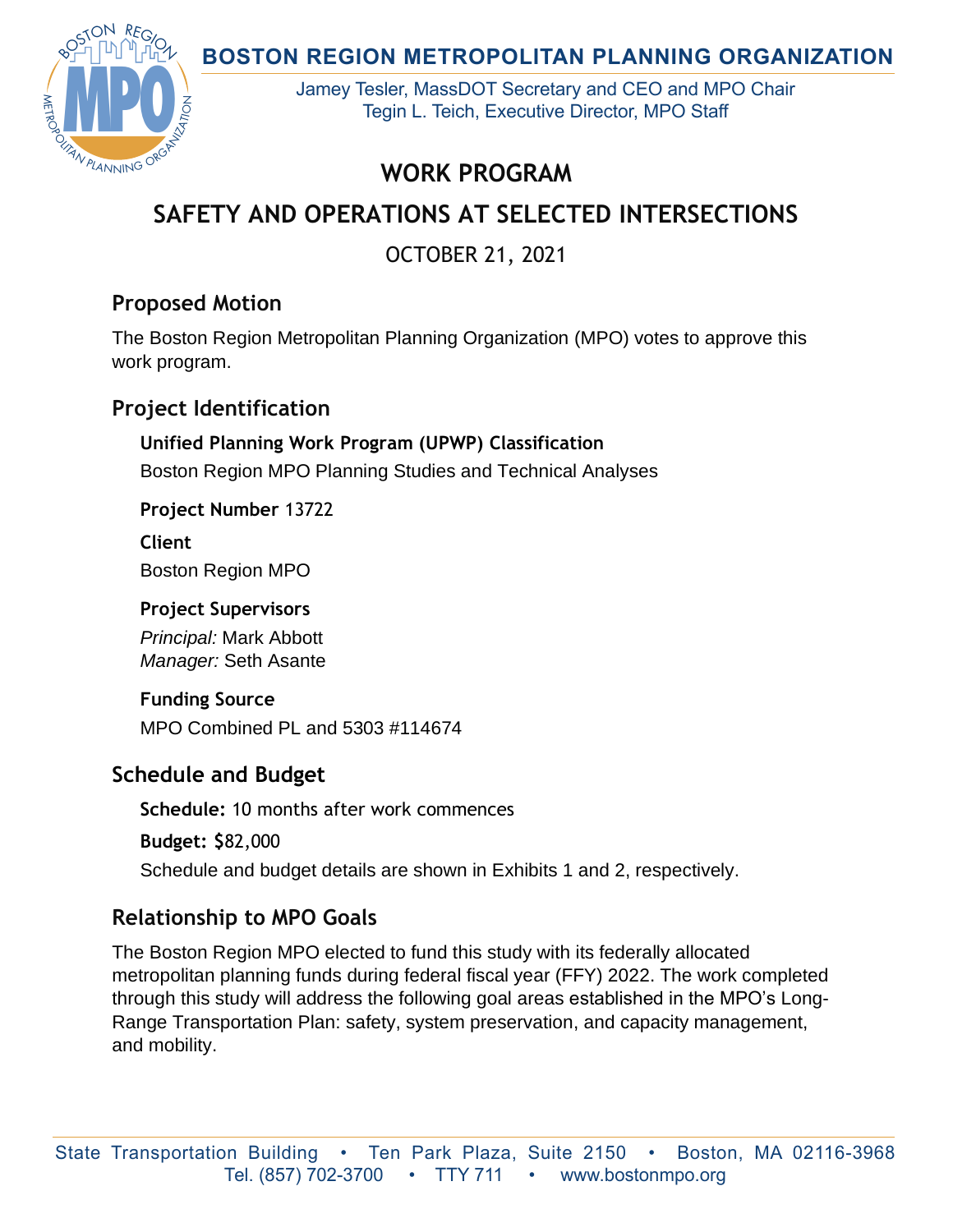# **Background**

This study will build on recommendations generated by the MPO's Congestion Management Process (CMP), evaluation of crash data, and input from the MPO's outreach process to address safety and operations problems at intersections in the Boston region. Several similar studies from previous funding years have been completed and have received favorable responses from municipal administrators and directors of departments of public works.<sup>1</sup> Municipalities in the region are receptive to this type of study, as it gives them potential low-cost solutions and a head start on conceptual designs for intersections that need safety improvements and congestion mitigation.

Intersections affect the safety and quality of flow along an arterial for people driving, walking, biking, taking the bus, or using assistive mobile devices; therefore, when improvements are made to safety and operations at these locations, users can traverse the intersections safely. Improvements can also reduce congestion and "cut-through" traffic on neighborhood streets and enhance the reliability of transit service. Most importantly, when intersections are managed and operated efficiently, overall safety improves.

The selected locations for this study will be individual intersections or sets of two closely spaced intersections that serve multiple transportation modes, providing options for people who walk, bike, take transit, or use assistive mobility devices. There are a number of factors that are considered when selecting the intersections to study, including crash history, travel times, public concerns, input from the Massachusetts Department of Transportation (MassDOT) Highway District and municipal officials, and other stakeholders' level of interest in implementing the recommendations from the study.

For this study, as many as three high-crash or congested locations will be selected by reviewing the MPO's crash database, the CMP's travel-time information, and a list of problem intersections submitted through the MPO's outreach process.<sup>2</sup> Locations will be selected only if they are not currently under study by MPO staff, MassDOT, cities, or towns, or under design.

The recommendations for improvement would enhance the intersections' safety and operations for multiple transportation modes. The recommended improvements will mostly fall within the existing roadway's right-of-way width and the study will aim to

<sup>1</sup> Recently completed studies focused on intersections in Bellingham, Wenham, Chelsea, Peabody, Weymouth, Milford, Westwood, and other municipalities.

 $2$  The number of locations selected for study will depend on the complexity of the analysis required for the selected locations. For example, if one or more of the intersections with the highest priority for inclusion in the study requires particularly time-consuming analysis, the number of locations studied could be fewer than three.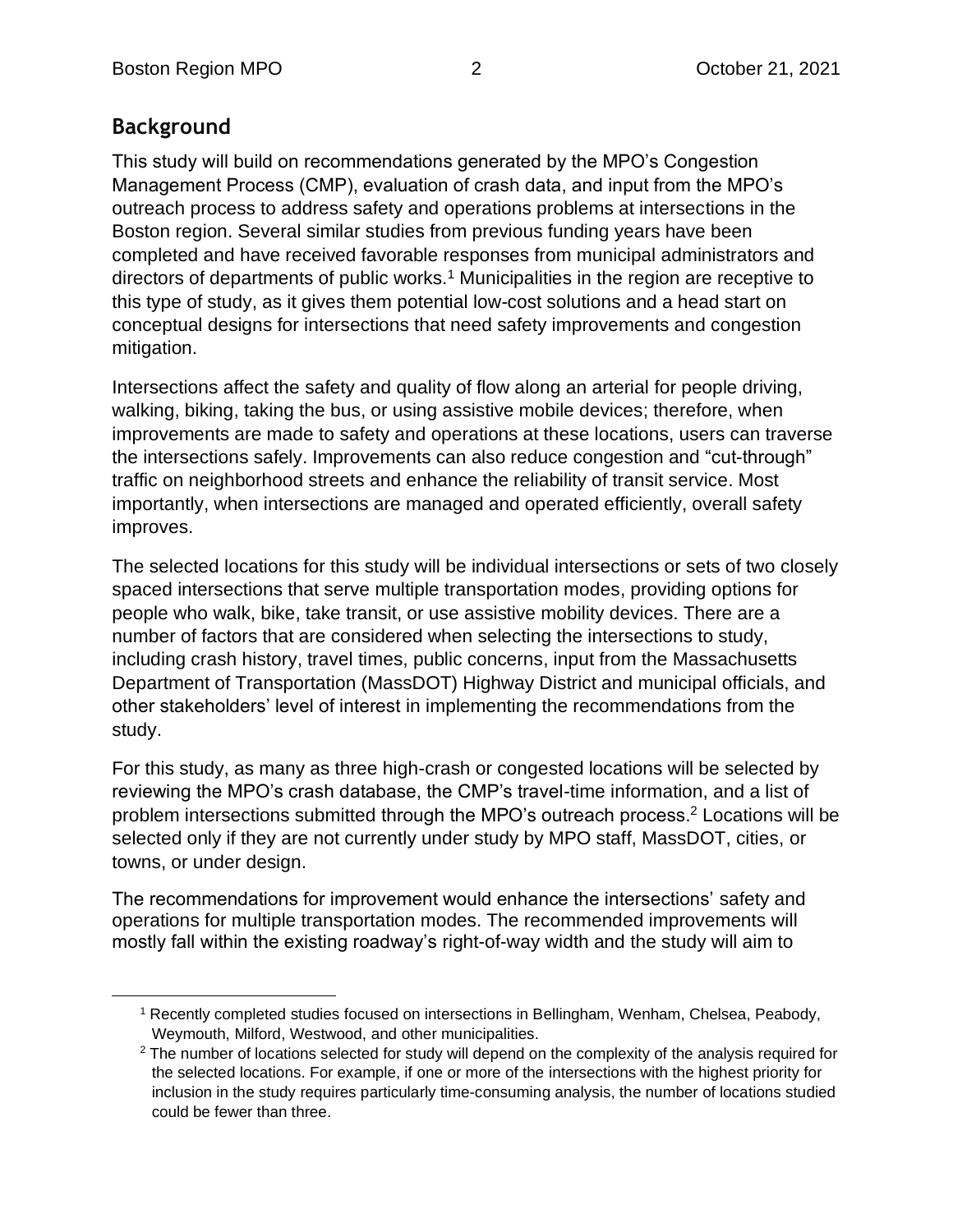minimize the impact of right-of-way acquisition and consider the needs of abutters and roadway users.

# **Objectives**

This study will identify improvements that address operational and safety problems at as many as three intersections in the Boston Region MPO area.

# **Work Description**

#### **Task 1 Select Intersection Locations**

This task will initially identify as many as 10 intersection locations throughout the Boston region that experience poor safety (based on a high number of crashes) and poor operations. MPO staff will generate a list of these intersections by the following means:

- Reviewing the most recent crash data from MassDOT's Registry of Motor Vehicles Division and IMPACT portal<sup>3</sup>
- Reviewing CMP travel-time and delay data for consecutive intersections that have spillover queues
- Reviewing transit travel-time data for buses going through the locations identified via the CMP
- Reviewing Transportation Improvement Program (TIP) projects from the conceptual and pre-TIP categories
- Reviewing public feedback received via the MPO's outreach program
- Asking for selection recommendations—in coordination with the Metropolitan Area Planning Council (MAPC)—from MAPC subregions and individual cities and towns that declare their commitment to shepherding the recommended improvements through to design and implementation

The intersections selected for consideration will be based on criteria in the following categories:

- Safety concerns
- Operations concerns
- Multimodal significance (supporting people who walk, bike, take transit, or use assistive mobility devices, and heavy vehicle activities)

<sup>&</sup>lt;sup>3</sup> The IMPACT portal is designed to encourage public-safety initiatives and awareness specific to crash information. Within IMPACT a user can engage with crash-related data through easy-tounderstand pre-built reports or conduct a self-driven analysis. The IMPACT portal allows the user to filter by MassDOT's Strategic Highway Safety Plan emphasis areas, which include bike and pedestrian transportation. Also, the tool includes data on high-risk areas and estimates which areas are at the highest risk for future crashes based on a variety of variables. <https://apps.impact.dot.state.ma.us/cdp/home>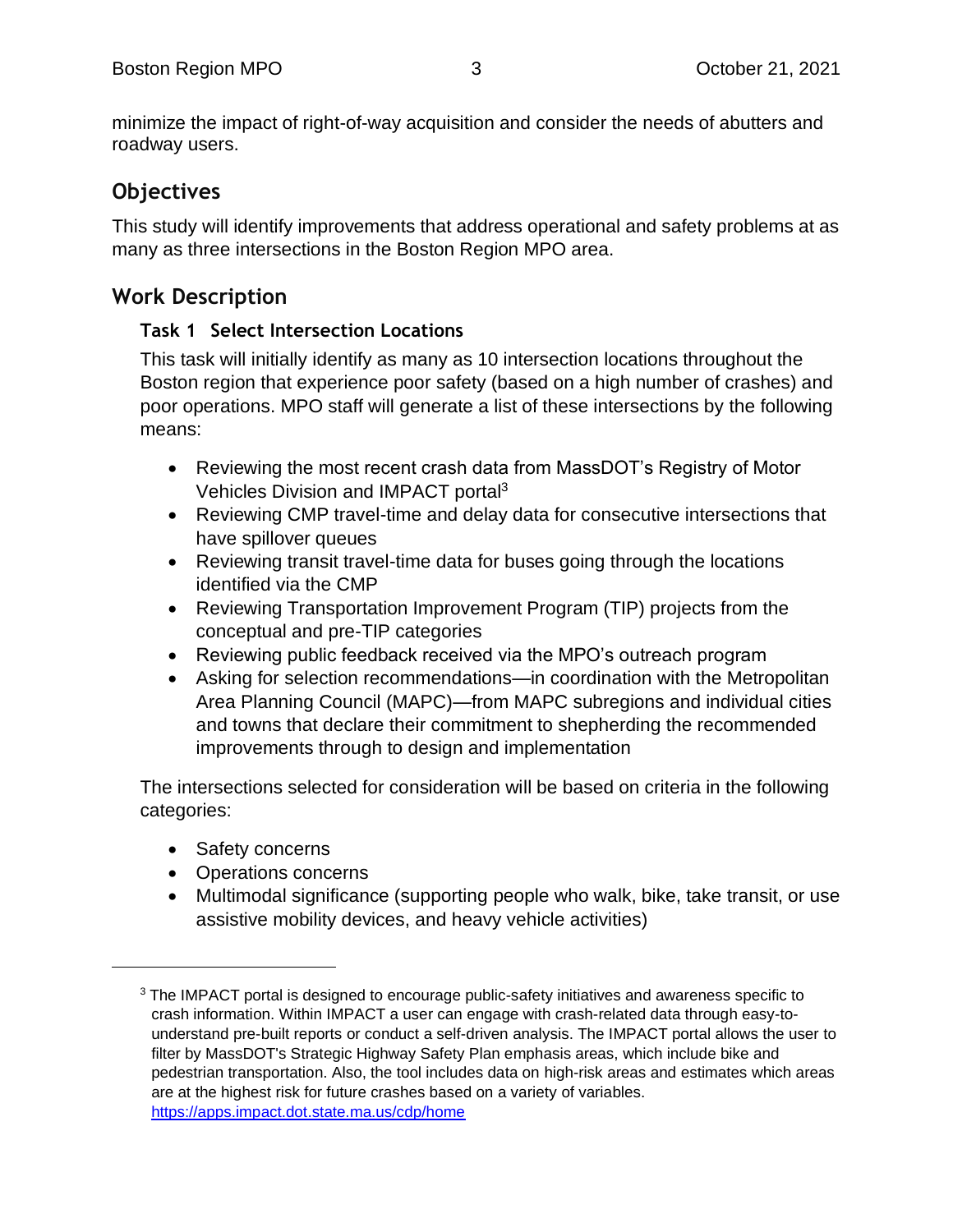- Implementation potential and support by the municipality and stakeholders for following up with implementation
- Transportation equity (fostering an equitable transportation system that prioritizes the needs of marginalized communities)
- Regional equity (ensuring that the study locations would be distributed throughout the MAPC subregions over time)

The potential locations will be screened by safety measures, including equivalent property damage only (EPDO) crash-severity ratings, the number of crashes involving pedestrians or bicyclists, and the intersection crash rates. <sup>4</sup> Also, the locations will be evaluated based on the need for improvements (safety needs, delays in processing buses, intersection delays, and queue length); the potential for implementation (the possibility of increasing capacity through small-scale projects, such as signal retiming or upgrading, and the availability of right-of-way for minor geometry modifications); and cost considerations.

Locations that would potentially require major geometry redesigns, such as grade separation or additional travel lanes on an arterial roadway, will not be selected. However, both short- and long-term improvements will be considered for the selected intersections.

Finally, staff will talk with municipal officials about their level of interest in following up with implementation of the study recommendations. This input will be in addition to the input obtained from municipalities during the process of selecting candidate locations.

Staff will then select as many as three intersections for detailed study. Both the full list of intersections considered and the intersections staff recommends for study will be presented to the MPO board.

#### *Products of Task 1*

A summary of the selection process, including a table listing selected locations<sup>5</sup>

 $4$  EPDO is a method of combining the number of crashes with the severity of crashes based on a weighted scale. Since 2018, MassDOT applied a new EPDO method (where actual crash costs are factored in) to rank high-crash locations in the state. All of the fatal and injury crashes were weighted together (about 30 percent of all crashes in Massachusetts), which resulted in any crash resulting in an injury (including fatal, incapacitating, non-incapacitating, and possible injuries) having a weighting factor of 21 compared to a crash that resulted in property damage only, which would have a weighting factor of one.

 $5$  The table will include information explaining why the locations were chosen, based on safety concerns, the potential for improvement, and municipal interest in implementation. Staff will present the selection process and results to the MPO board.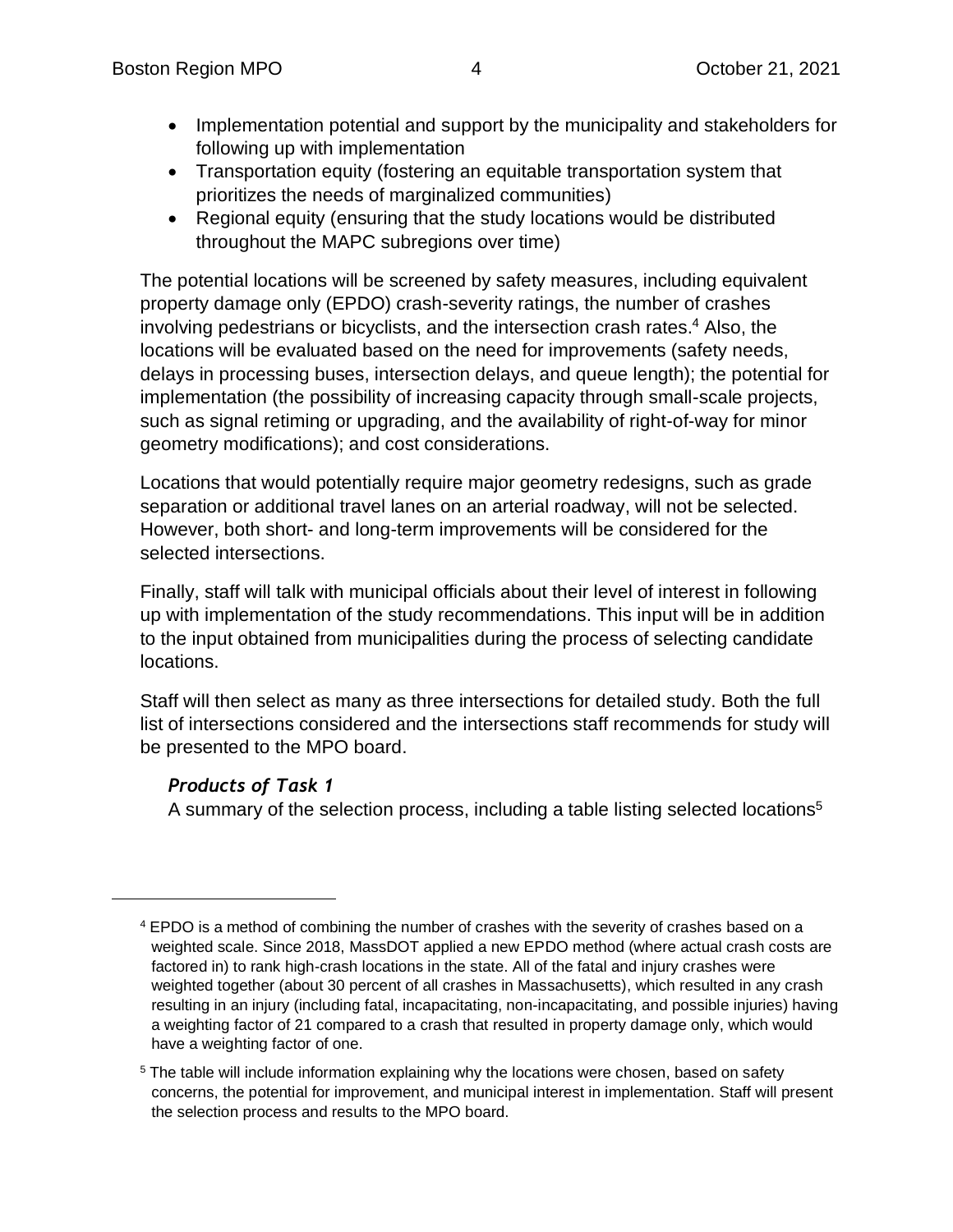### **Task 2 Collect Data**

Once the locations have been selected, staff will collect detailed data pertaining to each location. This task will involve visiting each site and creating an inventory of all relevant geometric, land use, and signal features. Data will include the following:

- Turning movement volumes
- Walking and biking volumes
- Walking and biking networks and their connectivity to the study sites (MassDOT's data on potential everyday walking and biking, MAPC Local Access Scores, and MPO Bicycle Network Gap Evaluation)<sup>6</sup>
- Crash data and police crash reports
- Transit data (service and ridership)
- Signal equipment and timing information
- Geometric data (lanes, curb cuts, sidewalks, crosswalks, and transit amenities)
- Land use and zoning information
- Jurisdictional and administrative information
- Roadway speed and origin-destination data from INRIX/RITIS7

#### *Products of Task 2*

A summary of the traffic volumes, signal, geometric, and land use data for the selected locations

#### **Task 3 Evaluate Selected Locations**

Staff will evaluate each intersection using various types of analysis. First, the crash data for each intersection will be analyzed with regard to crash type, severity, and whether bicycles or pedestrians were involved in the crashes. Crash diagrams will be constructed for the intersections that are classified as Highway Safety Improvement Program (HSIP) eligible. Second, capacity analyses will be performed

 $6$  The Local Access Score is calculated using travel demand software that uses input data on population and destinations to estimate the number of trips households are likely to make in a given day, the likely destinations of those trips, and the most direct routes connecting households to their destinations. The dataset contains a separate score for four different types of destinations (schools, shops and restaurants, transit stations, and parks) and two different modes (walking and biking), for a total of eight basic scores. These scores are combined and weighted to produce walking and biking scores as well as an overall composite score. <https://localaccess.mapc.org/>

Beth Isler, Bicycle Network Evaluation (Boston Region Metropolitan Planning Organization, May 2014). [www.ctps.org/data/pdf/programs/livability/MPO\\_0515\\_Bicycle\\_Network.pdf.](https://www.ctps.org/data/pdf/programs/livability/MPO_0515_Bicycle_Network.pdf)

<sup>&</sup>lt;sup>7</sup> INRIX is a private company that collects roadway travel times and origin-destination data for most roadways that are collectors, arterials, limited-access roadways, or freeways. Regional Integrated Transportation Information System (RITIS) provides INRIX data to the Boston Region MPO through its web portal. The data is archived and provided to transportation planning organizations that use the data to monitor congestion through performance measures.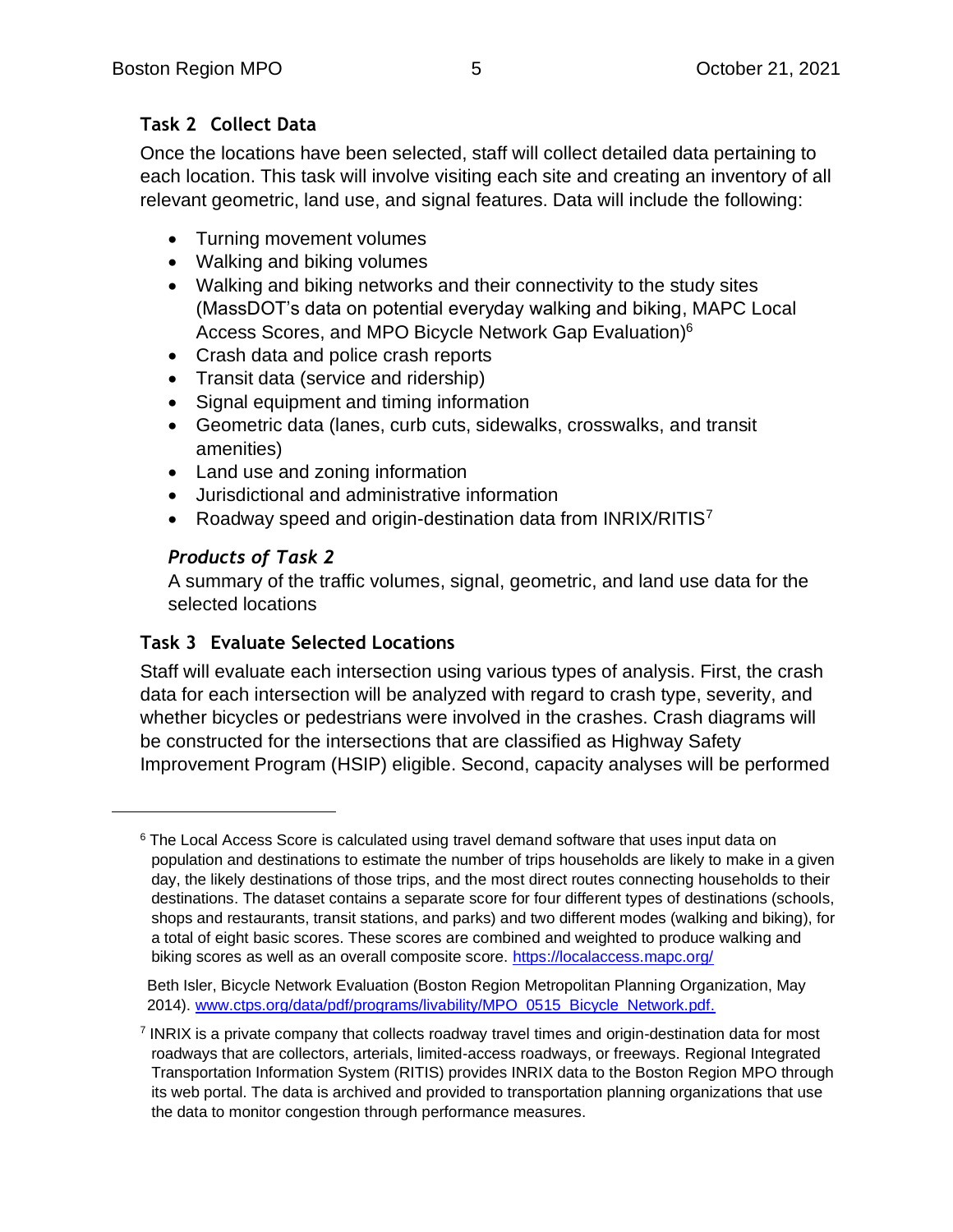in order to determine the operational level of service at each intersection. Particular attention will be given to evaluating existing pedestrian signal phases (if any) or the need for them. Third, field observations will be performed to yield a complete understanding of safety levels and the operations of vehicles, bicycles, and pedestrians at each location, considering factors such as pedestrian wait times, crossing distances, congestion, and queuing. In addition to the analyses on safety and operations, this evaluation will be based on goals and principles of the statewide pedestrian and bicycle plans, and guidelines from the municipal resource guides for walkability and bikeability.<sup>8</sup>

### *Products of Task 3*

A summary of the frequency and type of crashes at each location and the intersections' operational level of service, an overall safety assessment, and an assessment of how well or poorly traffic proceeds through the intersections

#### **Task 4 Develop Improvement Concepts**

Based on the evaluation performed in Task 3, staff will develop potential improvement concepts with a preliminary estimation of construction costs. Staff will contact the MassDOT Office of Transportation Planning, the Highway Division's district office staff, and municipal officials in each of the communities involved to discuss the intersection summaries, receive input on the analysis and findings, and discuss potential improvements. The combined comments of municipal and state officials will steer the development of all final recommended improvements.

#### *Products of Task 4*

A summary of discussions and other interactions with MassDOT Office of Transportation Planning staff, Highway Division district office staff, and municipal officials about potential improvement concepts

#### **Task 5 Recommend Improvements**

Based on the feedback received in Task 4, staff will revise the preferred alternatives, if necessary, and recommend short- and long-term strategies for improving safety and operations at the selected locations. The recommendations could include improvements to walking and biking infrastructure, curb extensions, bus stop relocations, transit-signal-priority options, shorter crosswalks, accessible pedestrian signals, bicycle-detection equipment and signs, signal retiming and coordination,

<sup>&</sup>lt;sup>8</sup> Massachusetts Department of Transportation, "Massachusetts Pedestrian Transportation Plan," May 2019; Massachusetts Department of Transportation, "Massachusetts Bicycle Transportation Plan," May 2019; Massachusetts Department of Transportation, "Municipal Resource Guide for Walkability," May 2019; Massachusetts Department of Transportation, "Municipal Resource Guide for Bikeability," May 2019.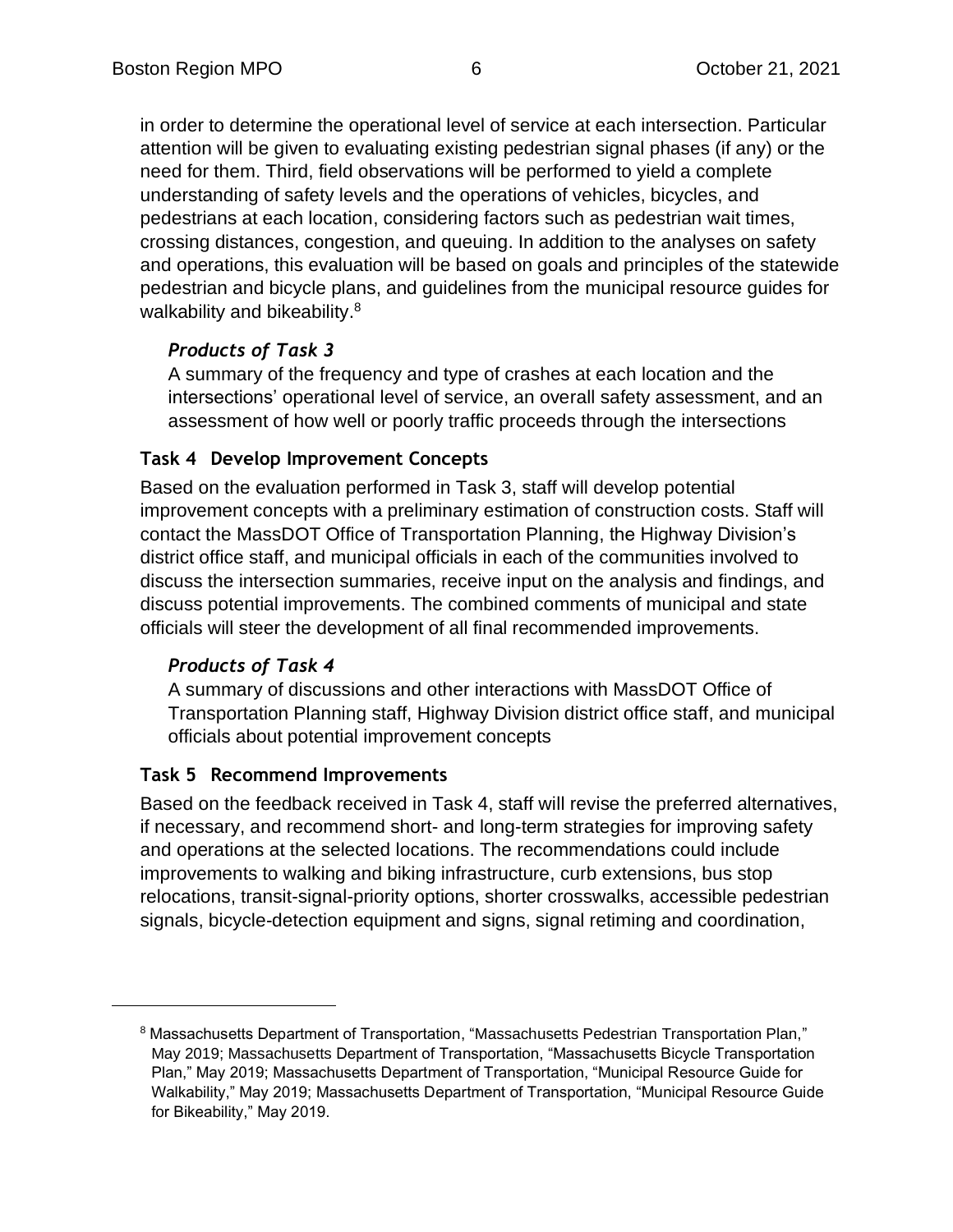and turn lanes. $9$  The cost of the measures will be estimated, right-of-way and potential environmental consideration will be noted, and the jurisdictional entity or entities responsible for implementation will be identified.

#### *Products of Task 5*

A summary of recommended operational and safety improvements for the selected locations

#### **Task 6 Document Study**

Staff will produce a technical memorandum for each of the municipalities involved in the study, describing the analysis and recommendations for the intersection locations in that municipality along with graphics and visual elements. The draft memoranda will be made available for review by municipal officials, the MassDOT Highway Division, and the MassDOT Office of Transportation Planning.

#### *Products of Task 6*

Draft technical memoranda, one for each municipality involved in the study, including documentation of correspondence with municipal officials

#### **Task 7 Finalize Study and Present to MPO**

After receiving comments on the draft memoranda from municipal officials, MPO staff will address these comments and finalize the study. The final study results will be presented to the MPO board at a scheduled MPO meeting.

### *Products of Task 7*

Final technical memoranda and MPO presentation

 $9$  Accessible pedestrian signals are devices that communicate the Walk and Don't Walk intervals at signalized intersections to pedestrians who are blind or who have low vision in nonvisual formats (for example, using audible tones and/or vibrotactile surfaces).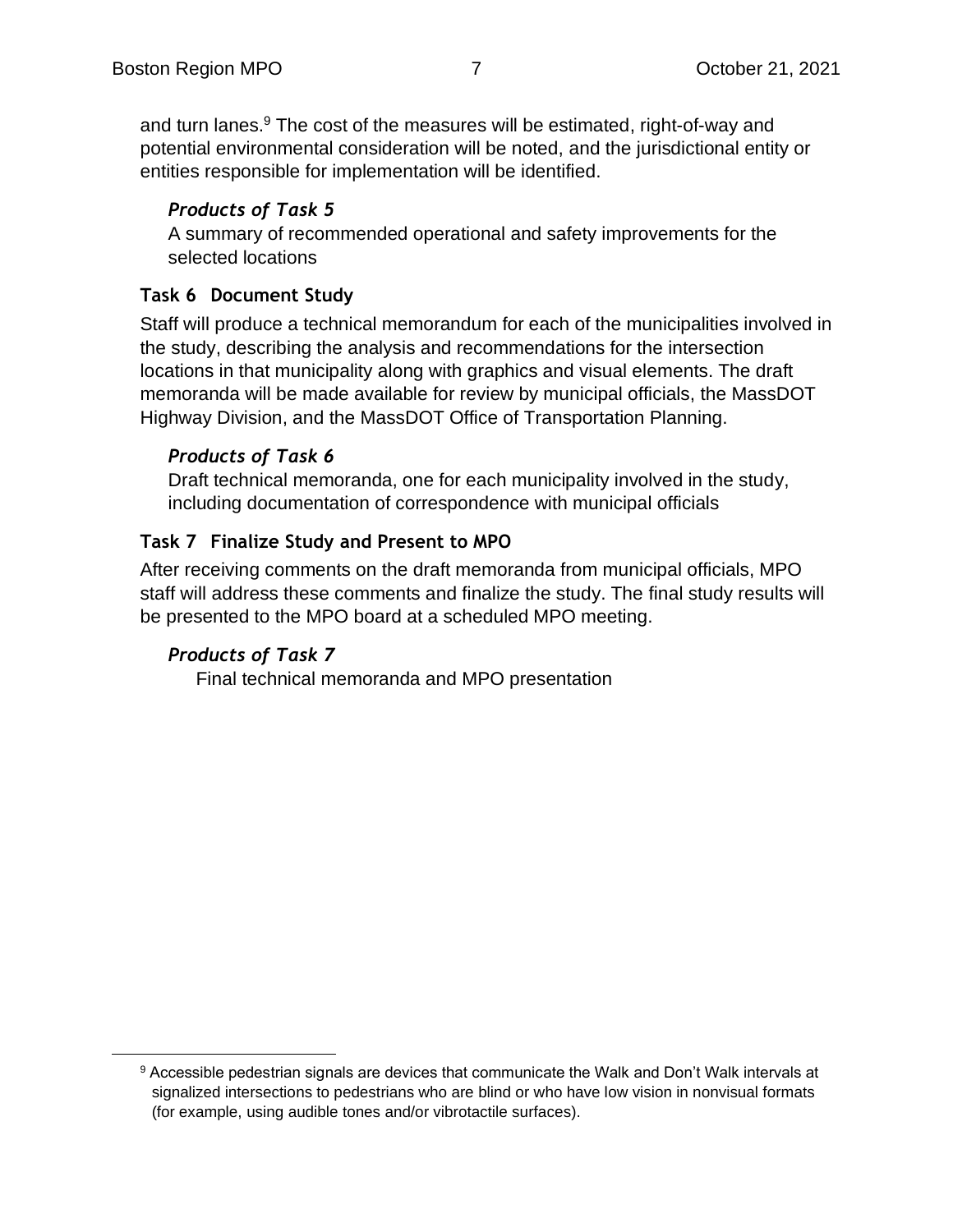The Boston Region Metropolitan Planning Organization (MPO) operates its programs, services, and activities in compliance with federal nondiscrimination laws including Title VI of the Civil Rights Act of 1964 (Title VI), the Civil Rights Restoration Act of 1987, and related statutes and regulations. Title VI prohibits discrimination in federally assisted programs and requires that no person in the United States of America shall, on the grounds of race, color, or national origin (including limited English proficiency), be excluded from participation in, denied the benefits of, or be otherwise subjected to discrimination under any program or activity that receives federal assistance. Related federal nondiscrimination laws administered by the Federal Highway Administration, Federal Transit Administration, or both, prohibit discrimination on the basis of age, sex, and disability. The Boston Region MPO considers these protected populations in its Title VI Programs, consistent with federal interpretation and administration. In addition, the Boston Region MPO provides meaningful access to its programs, services, and activities to individuals with limited English proficiency, in compliance with U.S. Department of Transportation policy and guidance on federal Executive Order 13166.

The Boston Region MPO also complies with the Massachusetts Public Accommodation Law, M.G.L. c 272 sections 92a, 98, 98a, which prohibits making any distinction, discrimination, or restriction in admission to, or treatment in a place of public accommodation based on race, color, religious creed, national origin, sex, sexual orientation, disability, or ancestry. Likewise, the Boston Region MPO complies with the Governor's Executive Order 526, section 4, which requires that all programs, activities, and services provided, performed, licensed, chartered, funded, regulated, or contracted for by the state shall be conducted without unlawful discrimination based on race, color, age, gender, ethnicity, sexual orientation, gender identity or expression, religion, creed, ancestry, national origin, disability, veteran's status (including Vietnam-era veterans), or background.

A complaint form and additional information can be obtained by contacting the MPO or at [http://www.bostonmpo.org/mpo\\_non\\_discrimination.](http://www.bostonmpo.org/mpo_non_discrimination) To request this information in a different language or in an accessible format, please contact

Title VI Specialist Boston Region MPO 10 Park Plaza, Suite 2150 Boston, MA 02116 [civilrights@ctps.org](mailto:civilrights@ctps.org)

#### **By Telephone:**

857.702.3702 (voice)

For people with hearing or speaking difficulties, connect through the state MassRelay service:

- **Relay Using TTY or Hearing Carry-over:** 800.439.2370
- **Relay Using Voice Carry-over:** 866.887.6619
- **Relay Using Text to Speech:** 866.645.9870

For more information, including numbers for Spanish speakers, visit [https://www.mass.gov/massrelay.](https://www.mass.gov/massrelay)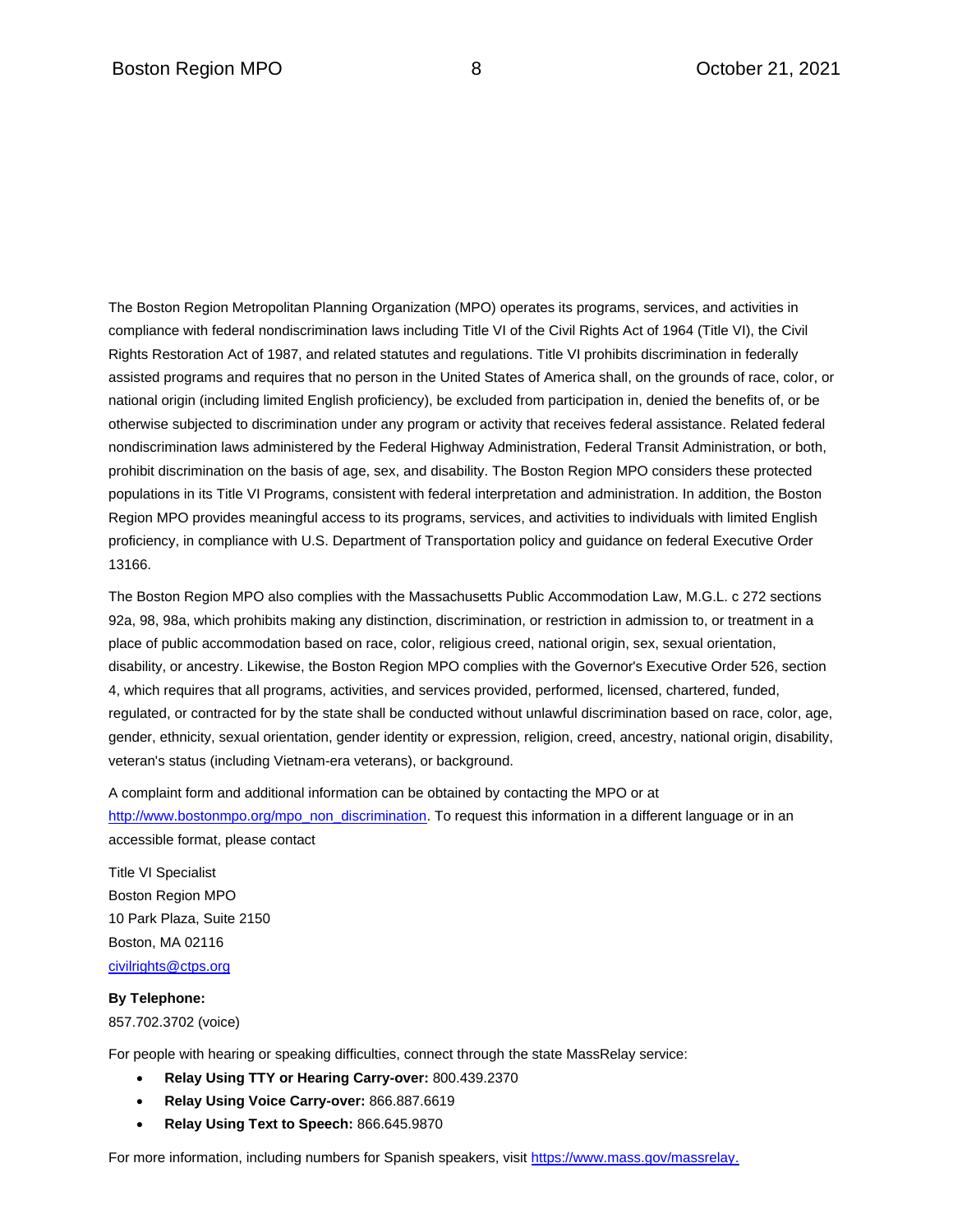#### **Exhibit 1 ESTIMATED SCHEDULE Safety and Operations at Selected Intersections**



Products/Milestones

A: Technical memorandum about the selection process

B: Final report